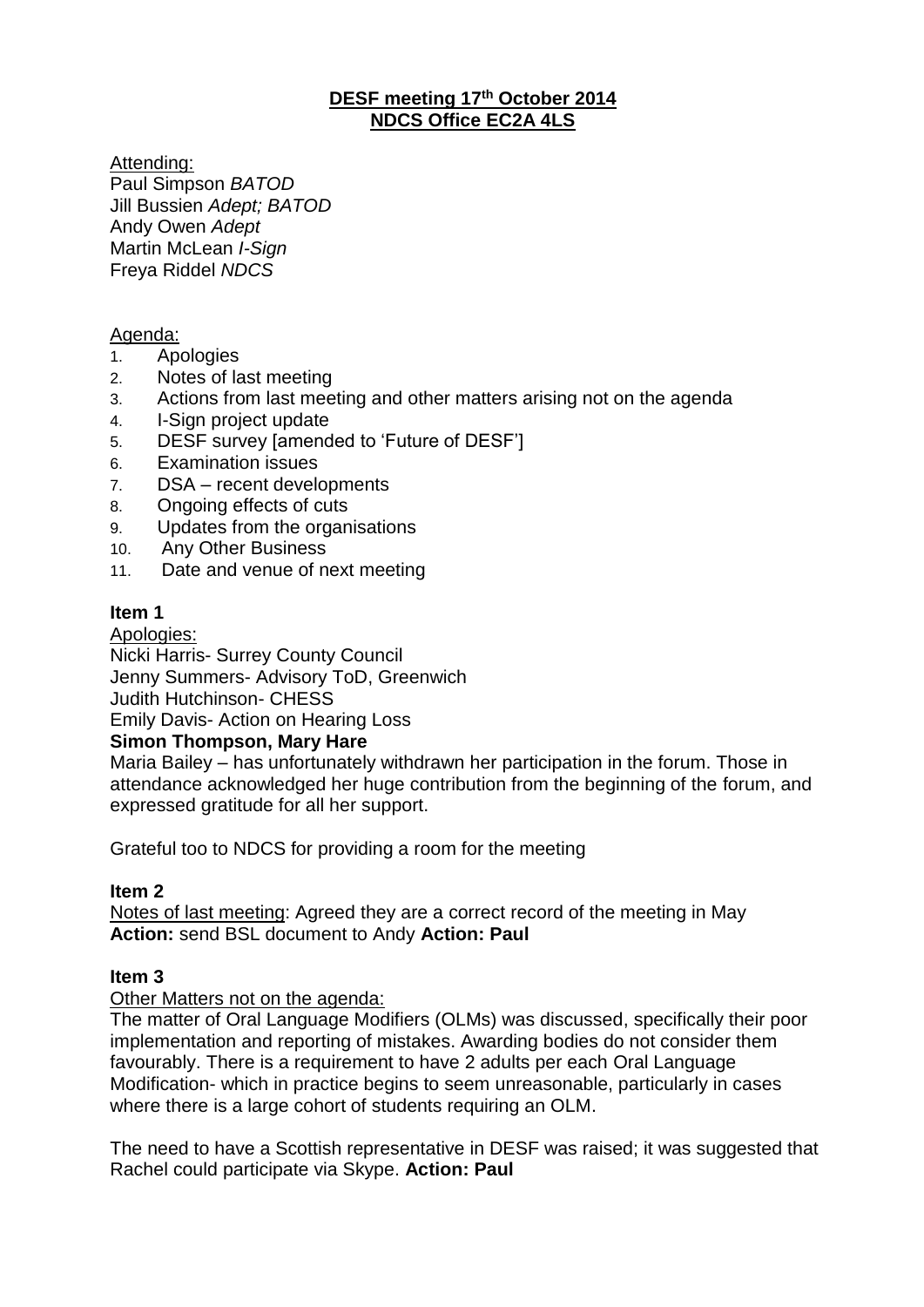DESF survey: Simon not in attendance and has not sent anything.

NRCPD notes to Jill: 19<sup>th</sup> November NatSIP (BSL coalition) focus group on national occupational standards (e.g. if they were to exist, what would they be?)

#### **Item 4**

I-Sign project [update from Martin]

NDCS Regional Directors are monitoring Local Offers, assessing the relevance and value of their information for deaf children, young people and families. Local Offers should include what BSL provision is currently available in the area. There are very few examples which even make mention of BSL provision; the information provided is very generic.

FOI requests were sent to all Local Authorities to find out how much consultation was done. The responses were highly variable. Even in cases where consultation was reported, it was not necessarily reflected within the Local Offer.

The message from government has been that Local Offers have a long way to go and need to be developed with ongoing consultation with families. NDCS will be heavily reliant on the involvement of parents to give feedback, given that these will have the greatest influence.

Martin has produced factsheets for parents about Local Offers; currently there is little awareness of Local Offers among parents.

I-sign is currently collating BSL case-studies. Martin requests that people provide him with the examples they encounter. By the end of March he hopes to publish 5 Case Studies of Local Offers.

Martin has also been looking at case-studies for personal budgets for parents. There are very few examples for any reason, least of all BSL. There are some examples of personal budgets used for BSL tuition or CSWs – but this has been through social care avenues.

I-sign have been evaluating the CSW development fund. It is not yet completed, but so far:

82% of children and young people reported improved understanding in class 57% reported improved peer engagement

CSW pilots- ERADE; and UCLAN: student feedback has been positive, despite 3 students having to withdraw from UCLAN due to personal circumstances.

I-sign project ends 31st March. Questions being considered include methods to improve sustainability of the project; and what remain priority issues.

Renewed funding from I-sign could be a possibility, however the isolated emphasis on BSL was questioned; Family sign language and CSW development don't necessarily sit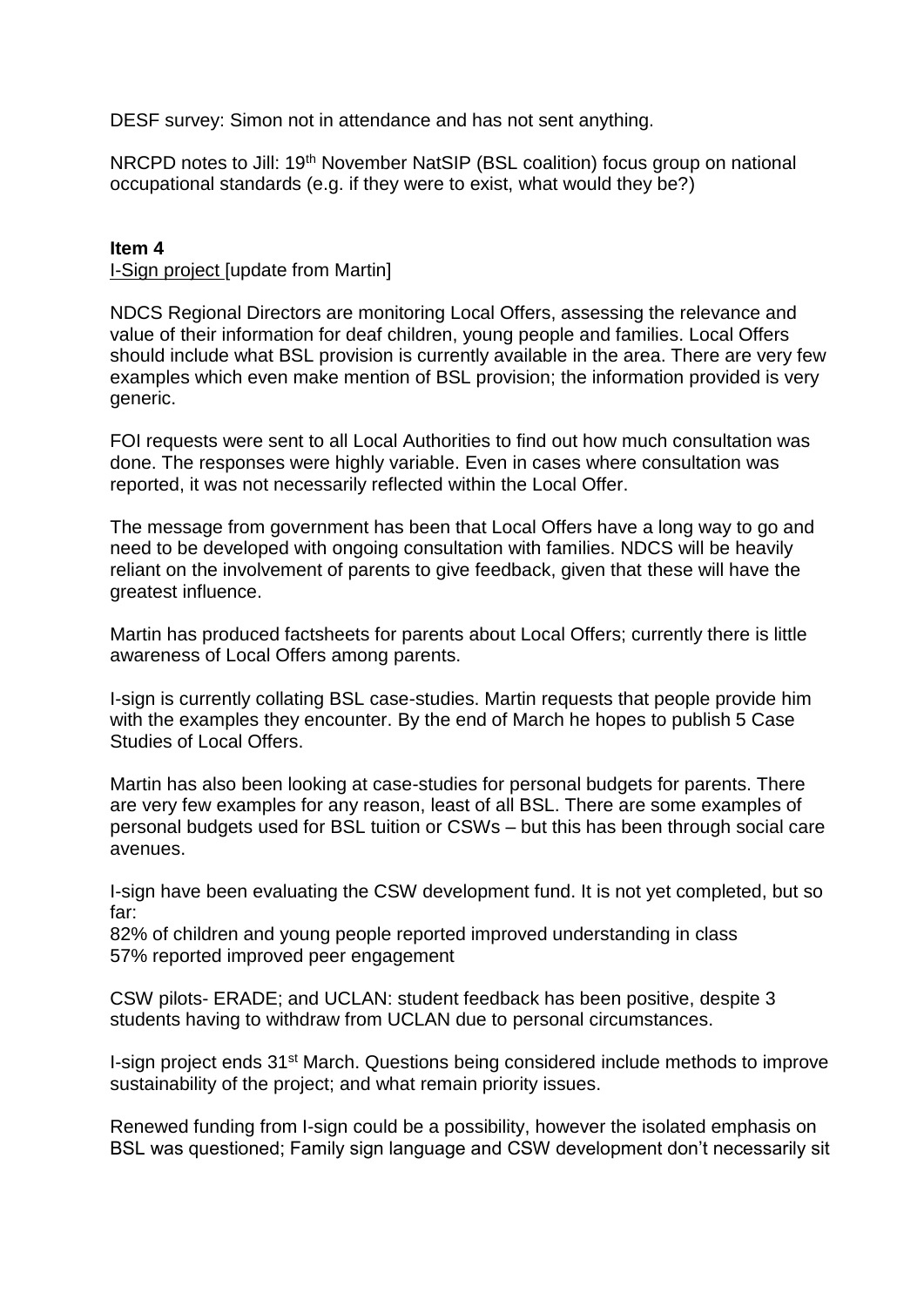neatly within it. It was considered whether there could be a more comprehensive approach.

Evaluation of the I-sign project can collectively draw recommendations.

**Action**: Put '*CSW qualification: the future'* on the agenda for the next meeting, and invite Signature, in particular, to attend for this. **Action : Paul**

## **Item 5**

The Future of DESF (amendment on 'survey')

Adept proposed an offer to formally sponsor DESF. This offer was received positively, noting that Adept was a comprehensive organisation, which represents all mediums of communication. The affiliation would provide stability to the forum.

It was however acknowledged that not enough members of DESF were present to make an official decision on this matter.

**Action:** The next meeting of DESF to be scheduled sooner rather than later in order to discuss the future of DESF and respond to this offer promptly

# **Item 6**

#### Examination Issues

Regulations published this year present no big surprises, other than tightening the eligibility criteria to an OLM.

Jill explained how she invigilates the OLM to ensure quality - which some consider not to represent a practical or efficient system.

None of the changes to GCSEs are to the advantage of deaf students

Use of BSL in exams was discussed at latest meeting with Ofqual and updates were given. The action arising from that meeting was: GCSE and A Level providers in England, Wales and Northern Ireland, JCQ, BATOD and NDCS **to consider?** the use of BSL in answering assessments at GCSE and A Level; with a view to submitting a paper to the next Forum meeting with a way forward proposed by the boards that has due regard to the views of BATOD and NDCS

#### **Item 7** DSA: recent developments

Freya provided update on the changes to DSA: although a postponement was announced, regulations and guidance have been recently published.

Nicki's email requesting advice/help (re: the new banding being implemented prematurely) was read aloud to the attendees

#### **Action:**

Nicki to write a statement and/or request for advice and help which can then be disseminated via the various forums